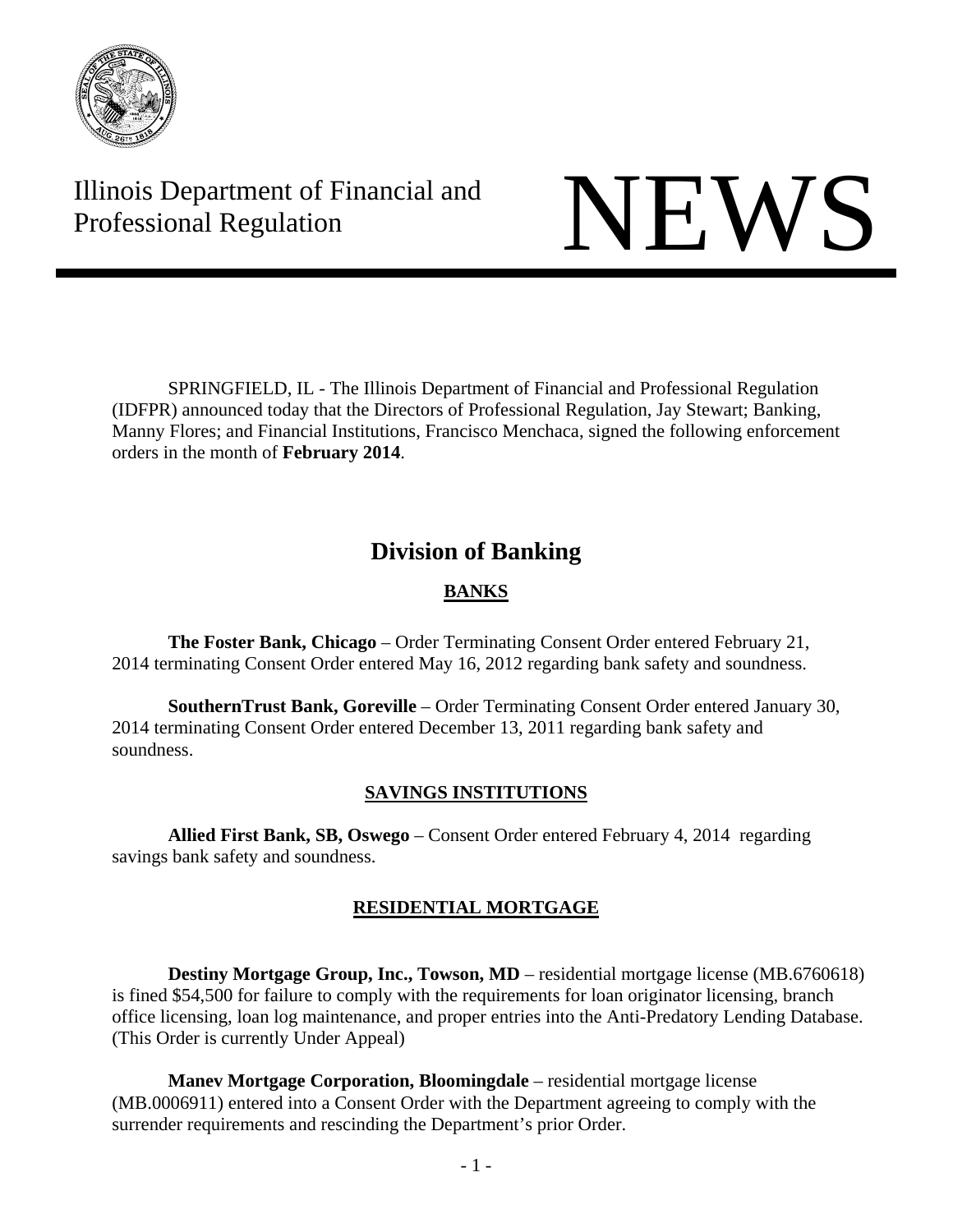**Nationwide Mortgage & Realty, LLC, Lombard** – residential mortgage license (MB.6760210) is fined \$4,500 for failure to submit financial statements as due and pay a late audit fee. (This Order is currently Under Appeal)

 **Nova Home Loans, Tucson, AZ** – residential mortgage license (MB.6760764) is fined \$21,000 for failure to comply with the requirements for loan originator licensing, loan log maintenance, and proper entries into the Anti-Predatory Lending Database. (This Order is currently Under Appeal)

 **The Gridd, Inc., Atlanta, GA** – residential mortgage license (MB.6760866) is fined \$4,500 for failure to submit financial statements as due and pay a late audit fee.

 **The Gimbel Group, Inc., Chicago** – ordered to cease and desist from unlicensed and unlawful residential mortgage loan modification activity and fined \$25,000.

## **LOAN ORIGINATOR**

 **Charles Fitzpatrick,** Belleville – MLO License (031.0029348) was suspended until HFS certifies that he is no longer delinquent in his child support.

 **Mark Pickett,** Bolingbrook – MLO License (031.0029115) was fined \$19,000 for signing-off on loans originated by an unlicensed individual.

 **Jonathon Windsor**, Yorkville – Cease and Desist order and was fined \$33,000 for performing loan originator activities without a mortgage loan originator license.

# **Professional Regulation**

## **BARBER, COSMETOLOGY, ESTHETICS AND NAIL TECHNOLOGY**

**Devon Cook, Dolton** – barber license (006-064385) suspended for being more than 30 days delinquent in the payment of child support.

**Khalid Ayyad, Bloomingdale** – cosmetologist license (011-276658) placed in refuse to renew and fined \$290 for failure to complete the continuing education requirement for renewal.

**Elizabeth Cisz, Danville** – cosmetologist license (011-247279) restored to one year nonreporting probation due to criminal convictions.

**Brandi Dennis, Decatur** – cosmetologist license (011-287528) automatically, indefinitely suspended based on violation of probation.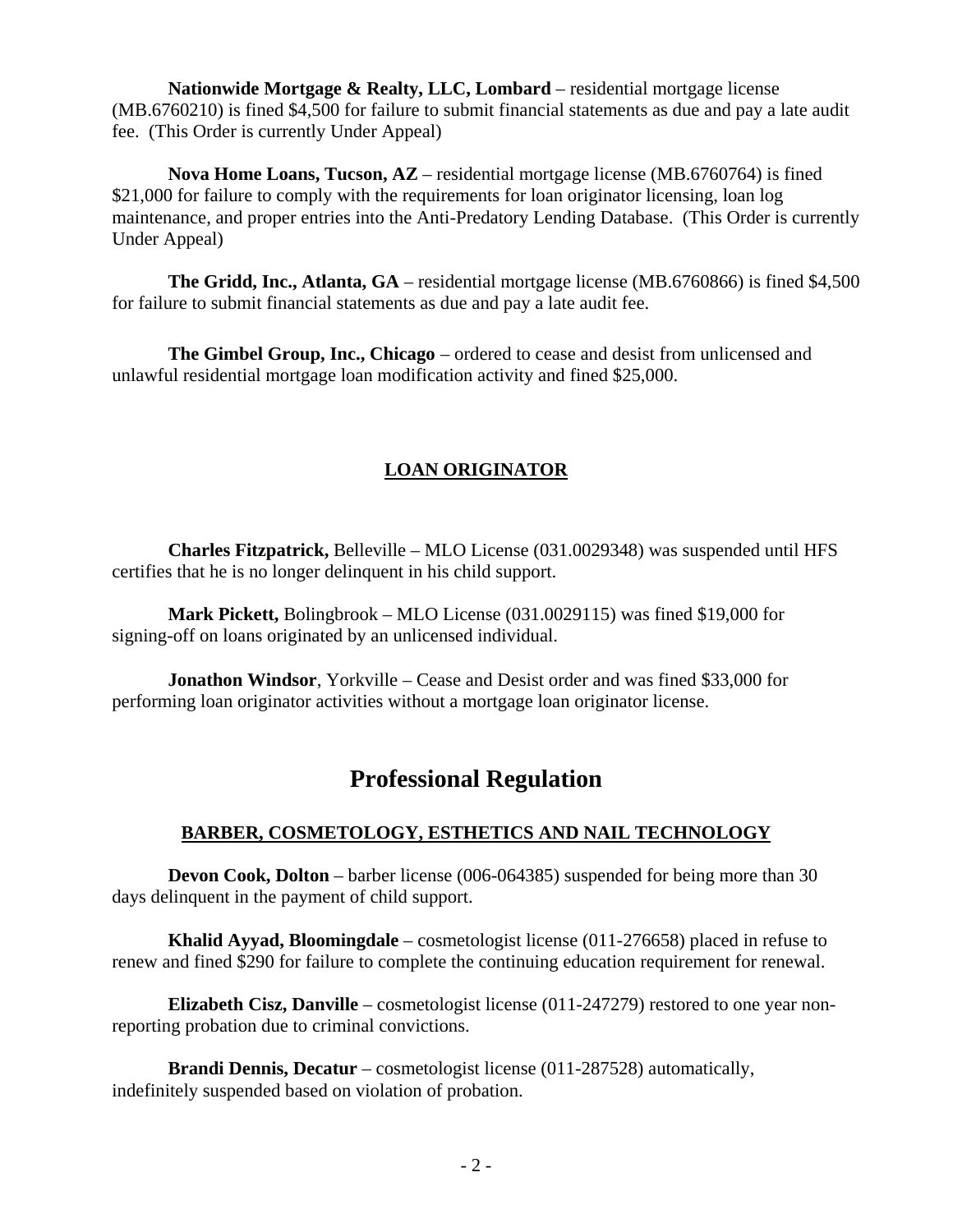**Michelle Garrett, Orange Park, FL** – cosmetologist license (011-227771) reprimanded and must complete coursework within six months and fined \$290 for failure to complete the continuing education requirements for renewal.

**Linda Greenwood, Chicago** – cosmetologist license (011-222078) reprimanded and fined \$290 for failure to complete the continuing education requirements for renewal.

**Adelle Herron, Pekin** – cosmetologist license (011-296558) automatically, indefinitely suspended based on violation of probation.

**Jimmy Johnson, Waukegan** – cosmetologist license (011-275553) reprimanded with coursework due within 90 days and fined \$220 for failure to complete some of the continuing education requirement for renewal.

**Byeong Lee, Hoffman Estates** – cosmetologist license (011-281375) reprimanded and must complete coursework within 90 days and fined \$290 for failure to complete the continuing education requirements for renewal.

**Angela Nash, Chicago** – cosmetologist license (011-228727) indefinitely suspended for failure to file and/or pay Illinois state income taxes.

**Loan Phan, Oak Lawn** – cosmetologist license (011-277759) reprimanded and must complete coursework within 90 days and fined \$290 for failure to complete the continuing education requirements for renewal.

**Bricia Salas, Chicago** – cosmetologist license (011-246203) reprimanded and must complete coursework within 90 days and fined \$230 for failure to complete the continuing education requirements for renewal.

**Souline Yonan, Des Plaines** – cosmetologist license (011-240038) reprimanded and must complete coursework within 90 days and fined \$290 for failure to complete the continuing education requirements for renewal.

### **DENTAL**

**Athina Danigeles, Chicago** – dental license (019-020718) revoked and fined \$125,000, for: Obtaining or seeking to obtain practice, money, or any other things of value by false or fraudulent representations, but not limited to, engaging in such fraudulent practice to defraud the medical assistance program of the Department of Healthcare and Family Services (formerly Department of Public Aid) under the Illinois Public Aid Code; Engaging in dishonorable, unethical, or unprofessional conduct of a character likely to deceive, defraud, or harm the public; Professional incompetence as manifested by poor standards of care; and Gross or repeated irregularities in billing for services rendered to patients.

#### **FUNERAL DIRECTORS & EMBALMERS**

**Keith Williams, Chicago** – funeral director and embalmer license (034-016389) suspended for being more than 30 days delinquent in the payment of child support.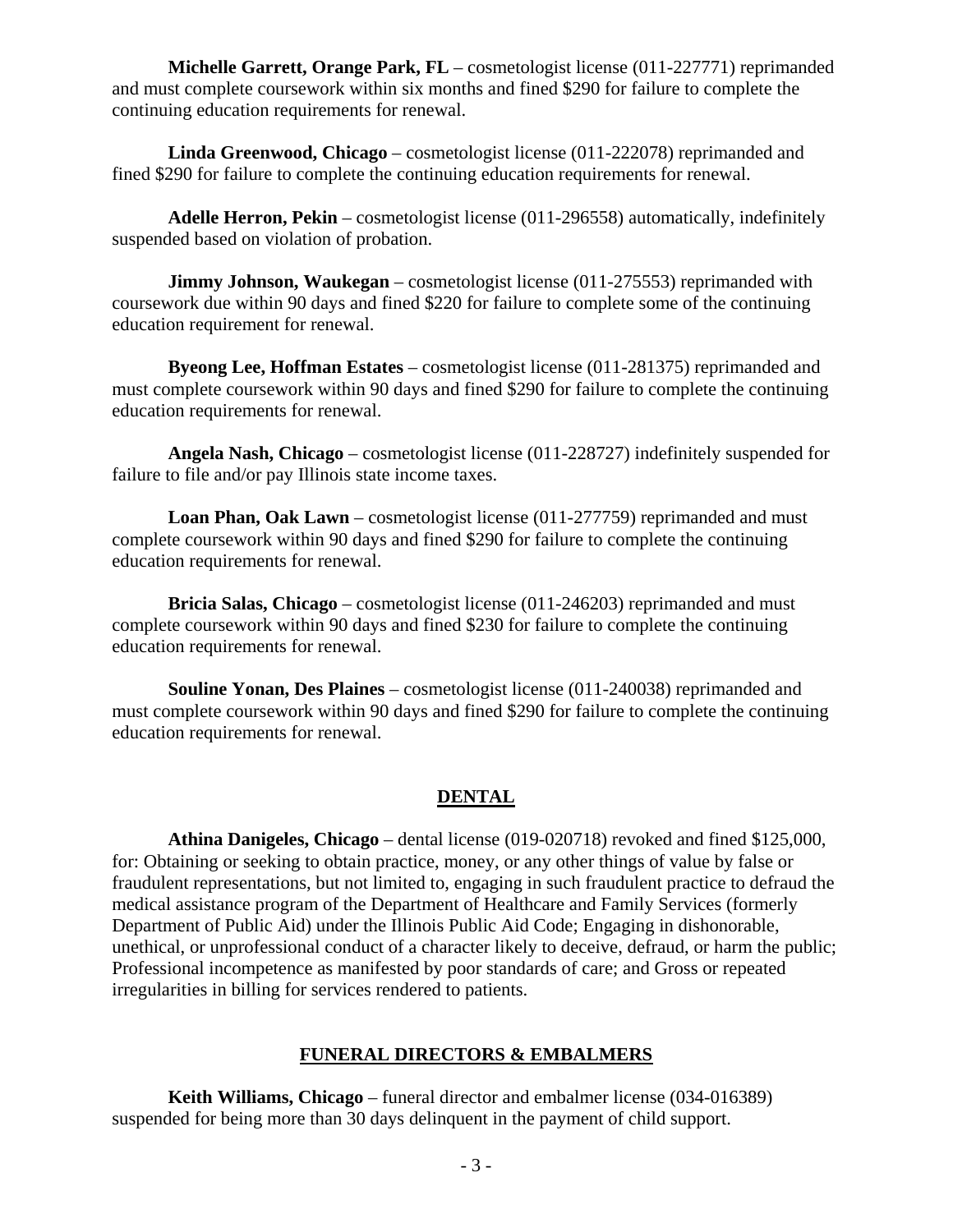#### **MEDICAL**

**Narayanappa Babu, Bolingbrook** – physician and surgeon license (036-122098) and controlled substance license (336-083527) temporarily suspended for unprofessional conduct and aiding and abetting unlicensed practice of medicine.

**Azhar Muttalib, Redondo Beach, CA** – physician and surgeon license (036-073686) placed in refuse to renew status for sister state discipline in the state of California.

**Nathaniel Patterson, Kincaid** – physician and surgeon license (036-134711) issued with reprimand based on a non-disciplinary action taken by the Texas Medical Board due to his prior alcohol abuse and criminal arrests.

**Edwin Pratt, Chicago** – physician and surgeon license (036-067432) placed in refuse to renew status based upon results of his Board-ordered psychiatric evaluation and his continued practice of medicine on non-renewed license.

**Bruce Smith, Chicago** – physician and surgeon license (036-093924), controlled substance license (336-055112) and temporary medical permit (125-031939) permanently revoked for conviction of a criminal act that requires registration under the Sex Offender Registration Act.

**Jamal Dabbah, Chicago** – temporary medical permit (125-062433) revoked due to his failure to furnish the Department with information as to his current status and activities in his specialty training program.

#### **NURSING**

**Kristie Adelmann, Plainfield** – registered nurse license (041-328022) restored to indefinite probation with work restrictions for a minimum of three years.

 **Sandra Anderson, Chicago** – registered nurse license (041-284430) reprimanded for having been terminated for failure to follow a facilities emergency room policies and procedures. Respondent failed to report the termination to the Department.

 **Berneda Brown, South Holland** – registered nurse license (041-297200) suspended for 30 days, followed by one year probation with conditions based on unprofessional conduct respondent failed to perform a "leak test" on a ventilator resulting in the death of a pediatric patient.

 **Kay Budick 02/13/2014 Orland Park** – registered nurse license (041-279278) and advanced practice nurse license (209-005432) both reprimanded due to her failure to observe the standard of care for a patient suffering from depression, suicidal ideation and owning a weapon by calling emergency services.

**Susan Burr, Cuba** – registered nurse license (041-289657) placed on indefinite probation with work restrictions for a minimum of three years due to unprofessional conduct related to testing positive for controlled substances during a drug screen test.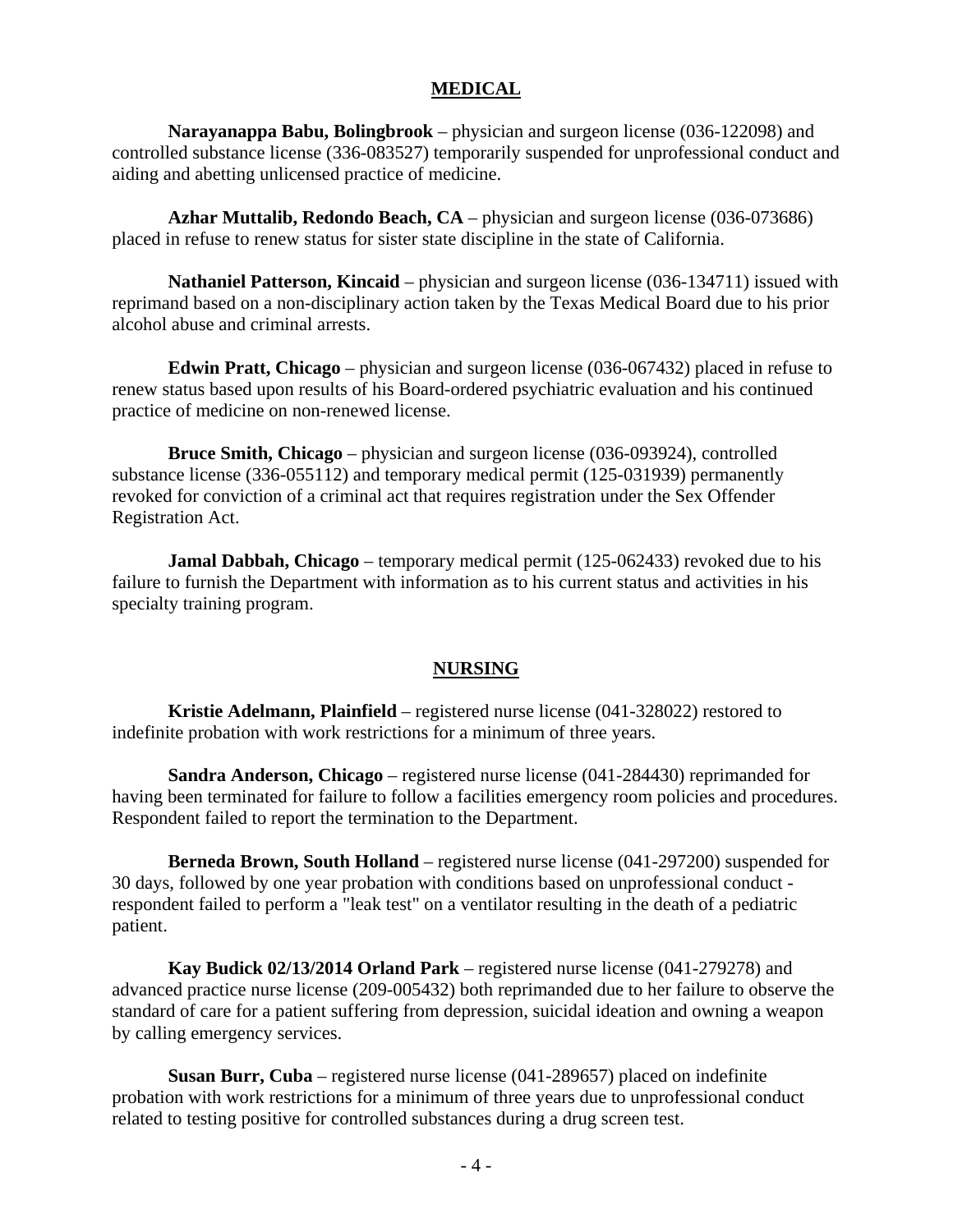**Tonja Cook, Chicago** – registered nurse license (041-324372) indefinitely suspended for a minimum of four years for engaging in fraudulent activity and for a felony conviction.

**John Davis, Charleston** – registered nurse license (041-335684) automatically, indefinitely suspended for a minimum of 12 months for violating an Agreement of Care, Counseling and Treatment.

**Margaret Davis, Chicago** – registered nurse license (041-152974) indefinitely suspended for a minimum of four years based on a felony conviction in the U.S. District Court of Central Illinois, namely, one count of mail fraud and one count of money laundering.

**Susan Eades, Harrisburg** – registered nurse license (041-281762) automatically, indefinitely suspended for a minimum of 12 months for a violation of probation.

**Christina Hammell, Roscoe** – registered nurse license (041-381579) automatically, indefinitely suspended for a minimum of 12 months for a violation of probation.

**Cynthia Kelly, Elgin** – registered nurse license (041-272020) automatically, indefinitely suspended for a minimum of 12 months for a violation of probation.

**Stella Lubaton, Midlothian** – registered nurse license (041-271143) indefinitely suspended for a minimum of one year based on Federal Conviction for soliciting and receiving a kickback in return for referring a person for health care services.

**Julie Mantel, Riverside** – registered nurse license (041-320772) indefinitely suspended for a minimum of one year for having pled guilty to Unlawful Acquisition of a Controlled Substance, a Class 4 Felony, related to diversion of controlled substances from a facility and a positive screen in Clark County, IL. Respondent also diverted controlled substances from a facility in Cook County, IL.

**Christie McNett, Rockford** – registered nurse license (041-150795) restored to probation for one year.

**Tammy Mead, Winterset, IA** – registered nurse license (041app3309067) registered nurse license issued with reprimand due to a sister state violation in Iowa.

**Susan Miller, Algonquin** – registered nurse license (041-198916) automatically, indefinitely suspended for a minimum of 12 months for violating the conditions of a Consent Order.

**Terri Minton, West Frankfort** – registered nurse license (041-221911) placed in refuse to renew status for a substance addiction.

**Billie Montroy, Monmouth** – registered nurse license (041-398613) placed on indefinite probation for a minimum of one year due to sister state violation in Indiana.

**Tracey Schoedel, Pekin** – registered nurse license (041-315283) indefinitely suspended for a minimum of 36 months based on a self-reported felony conviction for burglary in Tazewell County, Illinois entered on November 18, 2013.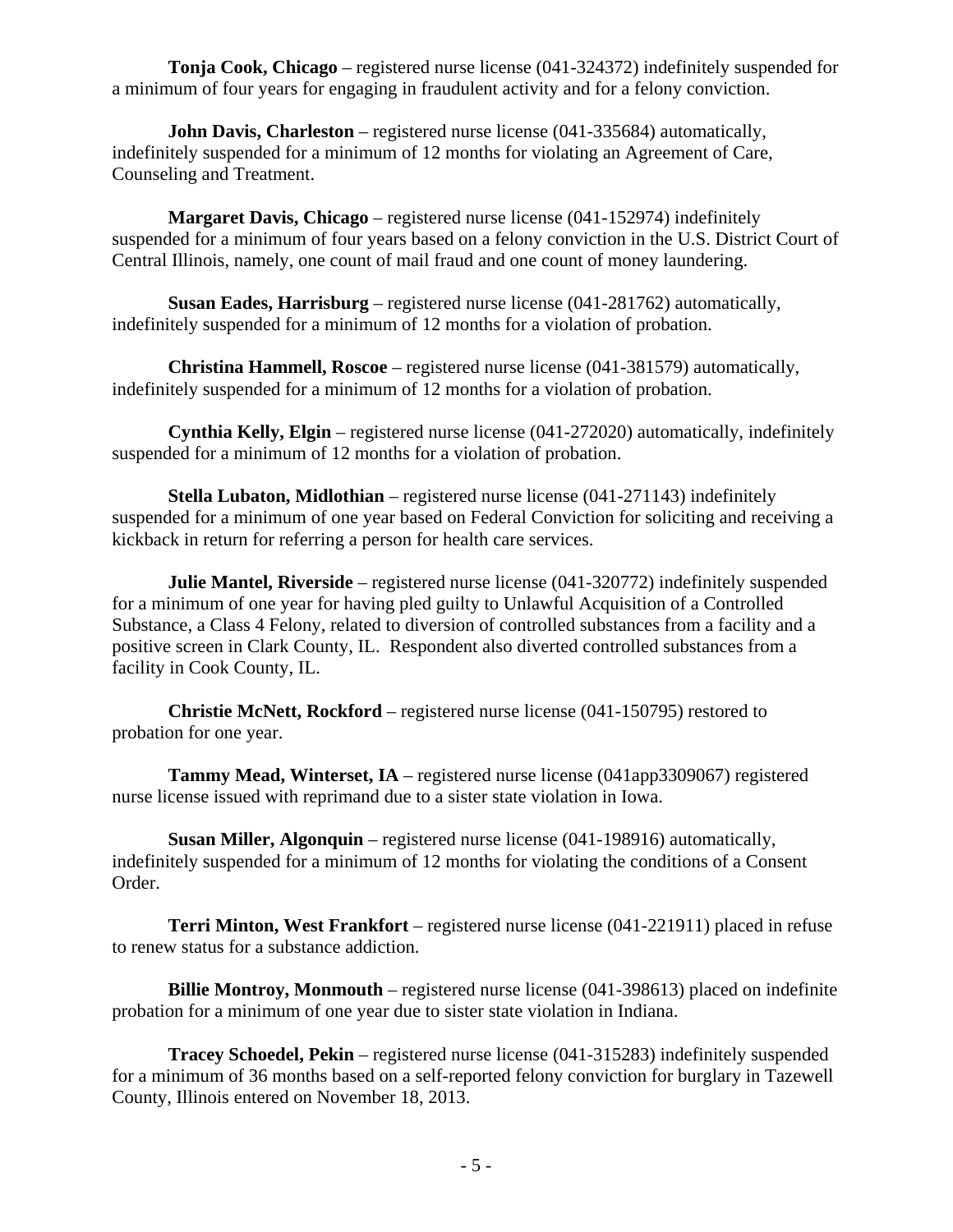**Carl Sprott, Crystal Lake** – registered nurse license (041-339485) placed on indefinite probation with work restrictions for a minimum of two years for unprofessional conduct and drug diversion of controlled substances while employed at Sherman Hospital.

**Tracy Styles, Morrison** – registered nurse license (041-385405) reprimanded with conditions for unprofessional conduct in failing to properly administer care for a resident with a tracheotomy tube.

**Sara Wilson, Florence, KY** – registered nurse license (041-277780) indefinitely suspended for a minimum of 30 days for a sister state discipline.

**Michelle Winders, Ottawa** – registered nurse license (041-302783) placed on indefinite probation with work restrictions for a minimum of three years for unprofessional conduct.

**Dawn Brant, Albion** – licensed practical nurse license (043-086919) indefinitely suspended for a minimum of three months for pleading guilty to unlawful possession of a controlled substance, a Class 4 felony, in Case No. 2012CF58 in the Circuit Court of the Second Judicial Circuit, Richland County, Illinois.

**Amanda Burks, Herrin** – licensed practical nurse license (043-090902) restored to indefinite probation for a minimum of one year.

**Kelli Cooper, Galesburg** – licensed practical nurse license (043-107636) automatically, indefinitely suspended for a minimum of 12 months for a violation of probation.

**Erica Danser, Bloomington** – licensed practical nurse license (043-105567) restored to indefinite probation for a minimum of three years and effective upon payment of fees and filing of forms.

**Helen Dover, Swansea** – licensed practical nurse license (043-039452) automatically, indefinitely suspended for a minimum of 12 months for a violation of probation.

**Kristina Rhoades, Lincoln** – licensed practical nurse license (043-088509) permanently revoked for conviction of a criminal act that requires registration under the Sex Offender Registration Act.

**Gertrude Selormey-Streeter, Romeoville** – licensed practical nurse license (043-080908) reprimanded for failure to notify physician and family of change in patient's status.

**Nancy Szul, Lockport** – licensed practical nurse license (043-061449) suspended for one month, followed by indefinite probation with work restrictions for a minimum of three years for self-reporting a termination for telephoning prescriptions for Norco and picking up the prescriptions from a pharmacy.

**Lunese Wilder, Indianapolis, IN** – licensed practical nurse license (043-108599) restored to indefinite probation for a minimum of three years and effective upon payment of fees and filing of forms.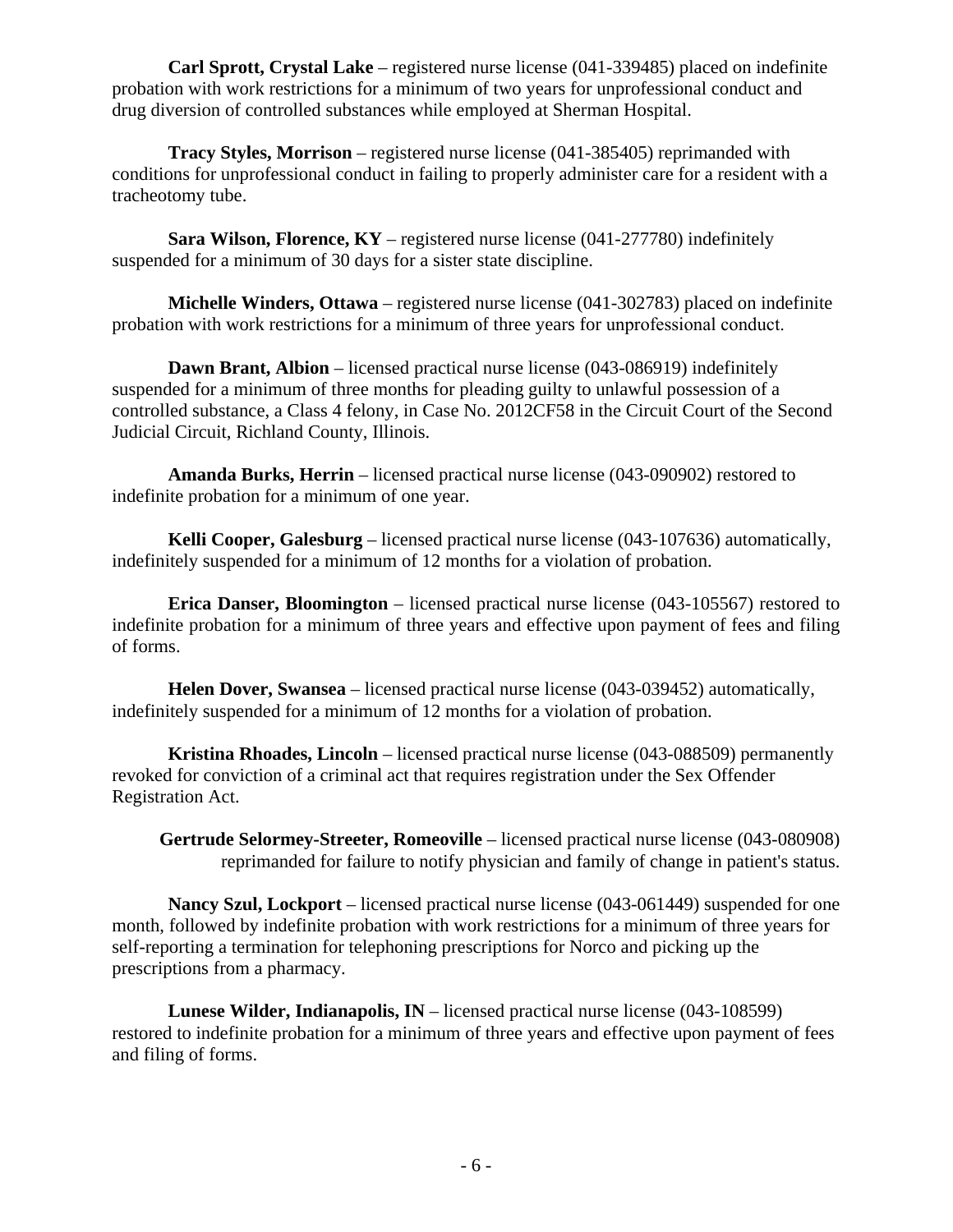#### **NURSING HOME ADMINISTRATOR**

**Joseph Liberman, Chicago** – nursing home administrator license (044-003162) reprimanded due to a resident being injured while receiving improper nursing care at the facility.

**Nancy Mella-Oliver, Savoy** – nursing home administrator license (044-006316) indefinitely suspended for a minimum of six months and fined \$1,200 fine as a result of an audit, the Department determined that respondent did not complete the necessary continuing education hours required to maintain a nursing home administrator license.

**Candy Moore, Peoria Heights** – nursing home administrator license (044-005881) indefinitely suspended for a minimum of six months and fined \$1,200 as a result of an audit, the Department determined that the respondent did not complete the necessary continuing education hours required to maintain a nursing home administrator license.

**Bliss Pfeifer, Hillsboro** – nursing home administrator license (044-005897) indefinitely suspended for a minimum of six months and fined \$1,200 as a result of an audit, the Department determined that the respondent did not complete the necessary continuing education hours required to maintain a nursing home administrator license.

**Mary Scharlemann, Okawville** – nursing home administrator license (044-006092) reprimanded with course due within 90 days and fined \$1,000 after an audit determined that the necessary continuing education hours were not completed.

**Dov Solomon, Chicago** – nursing home administrator license (044-001811) indefinitely suspended for a minimum of six months and fined \$1,200 as a result of an audit, the Department determined that the respondent did not complete the necessary continuing education hours required to maintain a nursing home administrator license.

**Christopher Talley, Elgin** – nursing home administrator license (044-010175) indefinitely suspended for a minimum of six months and fined \$1,200 as a result of an audit, the Department determined that the respondent did not complete the necessary continuing education hours required to maintain a nursing home administrator license.

#### **PHARMACY**

**Brittany Beasley, Chicago** – pharmacy technician license (049-189602) indefinitely suspended for a minimum of three years for entering a plea of guilty to theft.

**Megan Burke, Momence** – pharmacy technician license (049-155443) suspended for six months, followed by probation for three years for diverting a small amount of controlled substances.

**Marlena Daab, Saint Libory** – pharmacy technician license (049-124494) automatically and indefinitely suspended for a minimum of 12 months for violating a probation imposed on December 29, 2011.

**Fidel Ventura, Hickory Hills** – pharmacy technician license (049-173828) restored to indefinite probation with work restrictions for a minimum of two years and effective upon payment of fees and filing of forms.